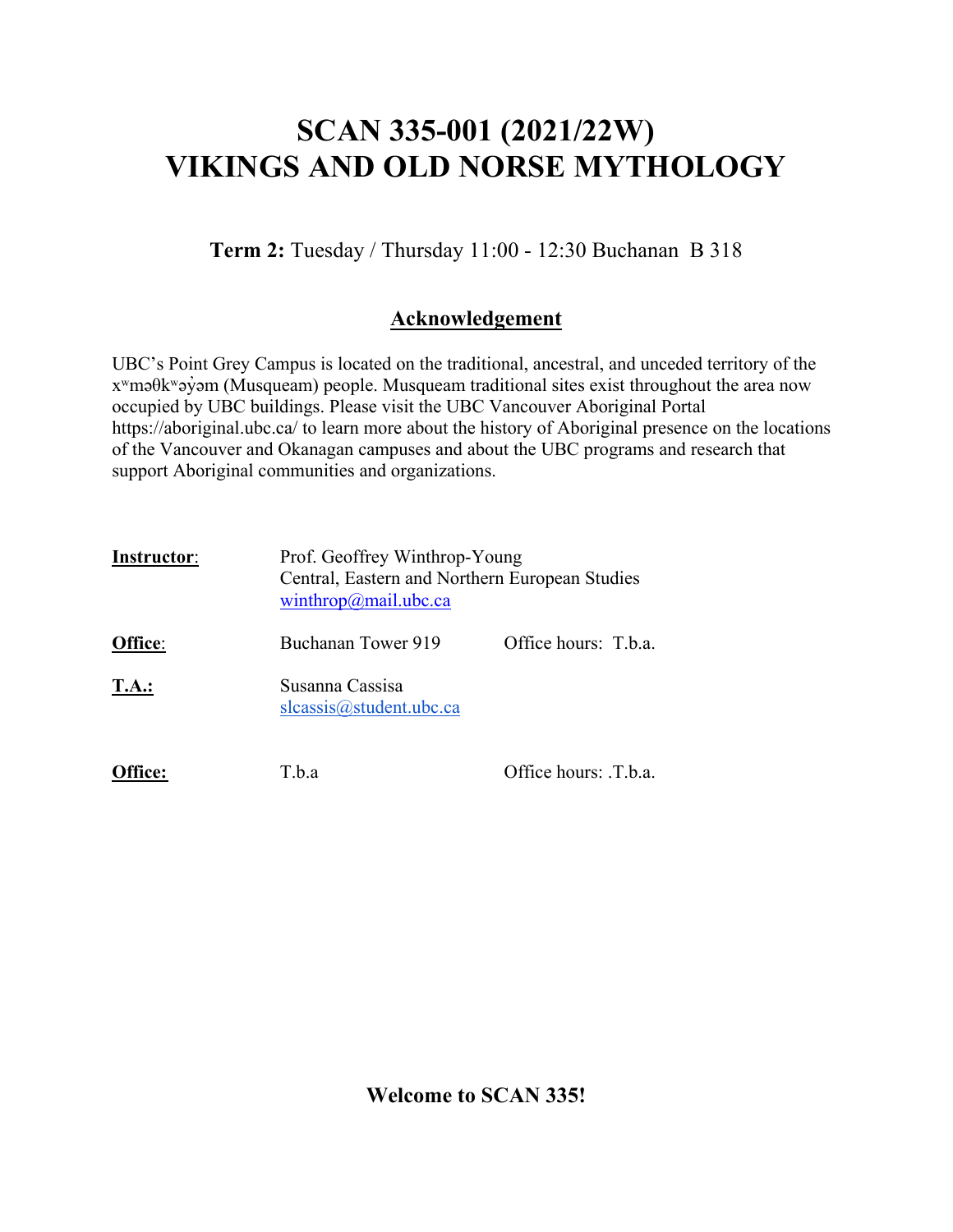This course is designed for students with little or no background knowledge of Norse mythology and the history, literature and mythology of the "Vikings." After an introduction to the necessary historical context (i.e., the development of early Scandinavian/Northern Germanic societies and the lead-up to the so-called Viking Age), we will be reading the key texts written and/or compiled roughly two centuries after the conversion to Christianity, followed by a discussion of modern literary, cinematic, religious, and political appropriations.

It is essential that students are fully aware of the implications of the fact that there are virtually no "original" textual documents. Almost everything we will read about Nordic gods, giants, or trolls, or about the beginning of the world in ice and its ending in fire, was written in post-pagan times, frequently with very specific religious or political agendas. It is equally essential to keep in mind that the "Vikings"-- a highly problematic term in itself--did not produce any written accounts. Virtually all the texts about "Vikings" were written either by outsiders (many of whom, as their victims, were strongly biased against them) or by later Scandinavians who lived in different social and religious environments. From the very beginning, the Viking world was an observer construct, a highly revealing and successful instance of cultural packaging that continues to this day. Problems of content ("What are these myths about?") and methodology ("How can they be analyzed?") therefore cannot be separated from issues of distortion ("How did early Christian observers view these myths?" and "What political agendas were they made to serve?"). These concerns are reflected in the principal learning outcomes (LO):

Learning outcomes for the mythology portion:

- **LO1** *What are these myths about?* Describe the major features of Old Norse mythology within their climatic, historical and political contexts.
- **LO2** *How can we analyze them?* Apply chief interpretive theories to analyze the function of myth-telling and the relationship between myth and history in the old Scandinavian world
- **LO3:** *Why can't we trust the "original" versions?* Discuss the difficulties arising from the condemnation and/or appropriation of primarily oral pagan myths by literate Christian observers
- **LO4:** *What use were they later put to?* Identify and assess the religious, nationalist, and racist driving later appropriations of Norse mythology (referred to in the course as 'relay station')
- **LO5:** *How do they appear today?* Analyze contemporary media, cultural and social phenomena in light of the materials studied.

Learning outcomes for the Viking portion of the course:

**LO1** Describe the political, social, geographic and climatic factors contributing to the First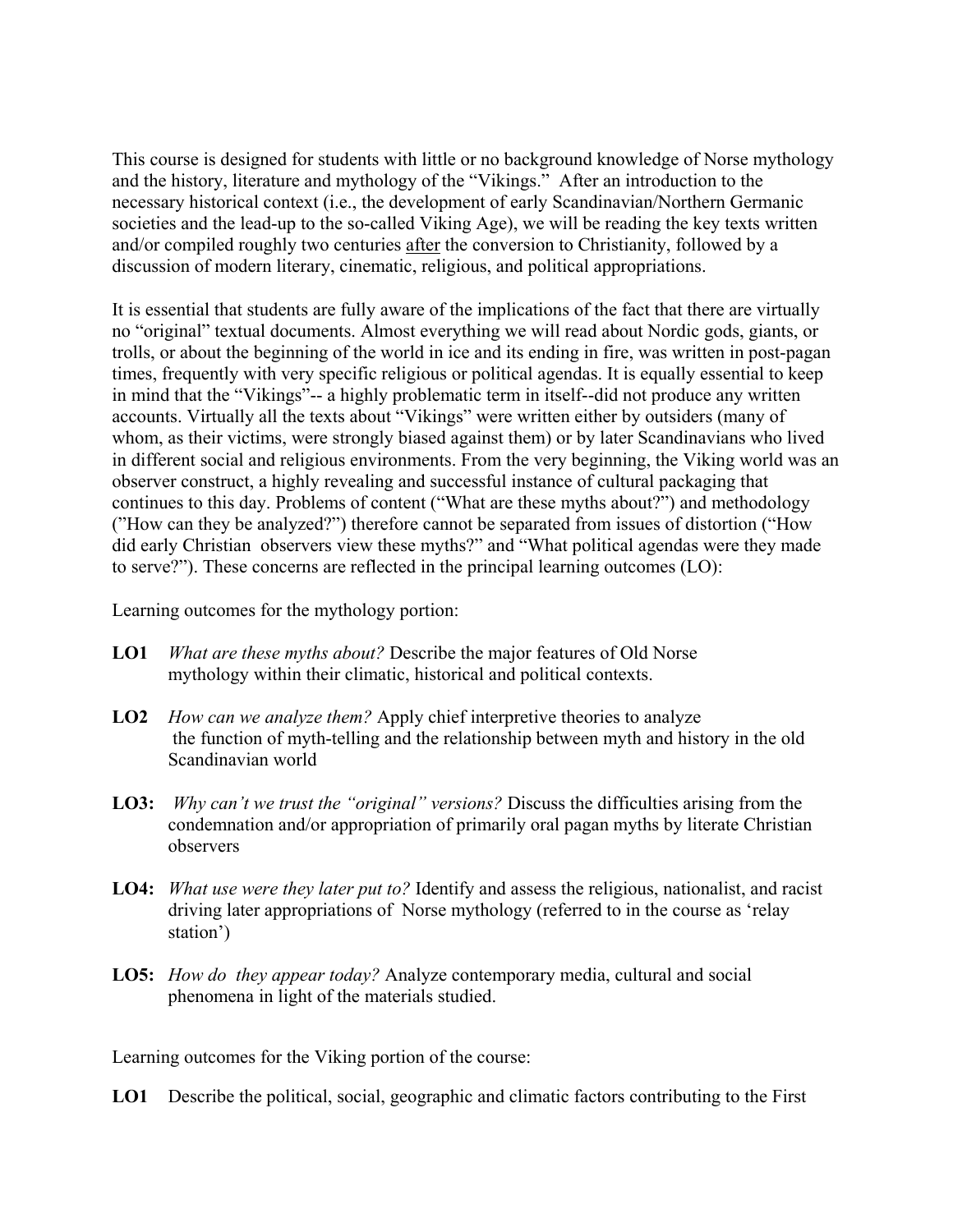Age of Scandinavian Expansion

- **LO2** Discuss the "Viking Age" as a principal source of the political and cultural agendas driving the construction of a specifically Northern identity (from Viking Metal to neo-paganism)
- **LO3** Identify the colonial dynamics that mark part the social evolution of the commonwealth of Iceland from 800 to 1260.
- **LO4** Assess the role of literature (especially the Icelandic sagas) as a form of cultural mediation between the "Viking Age" and the post-Viking world
- **LO5** Analyze contemporary media, cultural and social "Viking" phenomena--from neo-paganism to Viking Metal--in light of the materials studied.

#### **Reading Material**:

The following texts will be available in the UBC Bookstore:

Anon., *The Vinland Sagas* (Penguin Classics)

Anon, *The Saga of the Volsungs* (Penguin Classics)

Kevin Crossley-Holland, *The Penguin Book of Norse Myths: Gods of the Vikings* (Penguin)

Students should bookmark this online text:

*Völuspá* ("Prophecy of the Seeress") https://www.sacred-[texts.com/neu/poe/poe03.htm](https://www.sacred-texts.com/neu/poe/poe03.htm)

In addition, it helps to be familiar with the following movies: *Thor* (2011), *The Hobbit*, *The Lord of the Rings*, and Johann Schmidt a.k.a. Red Skull, the villain in *Captain America* (2011).

# **SCAN 335 Course overview**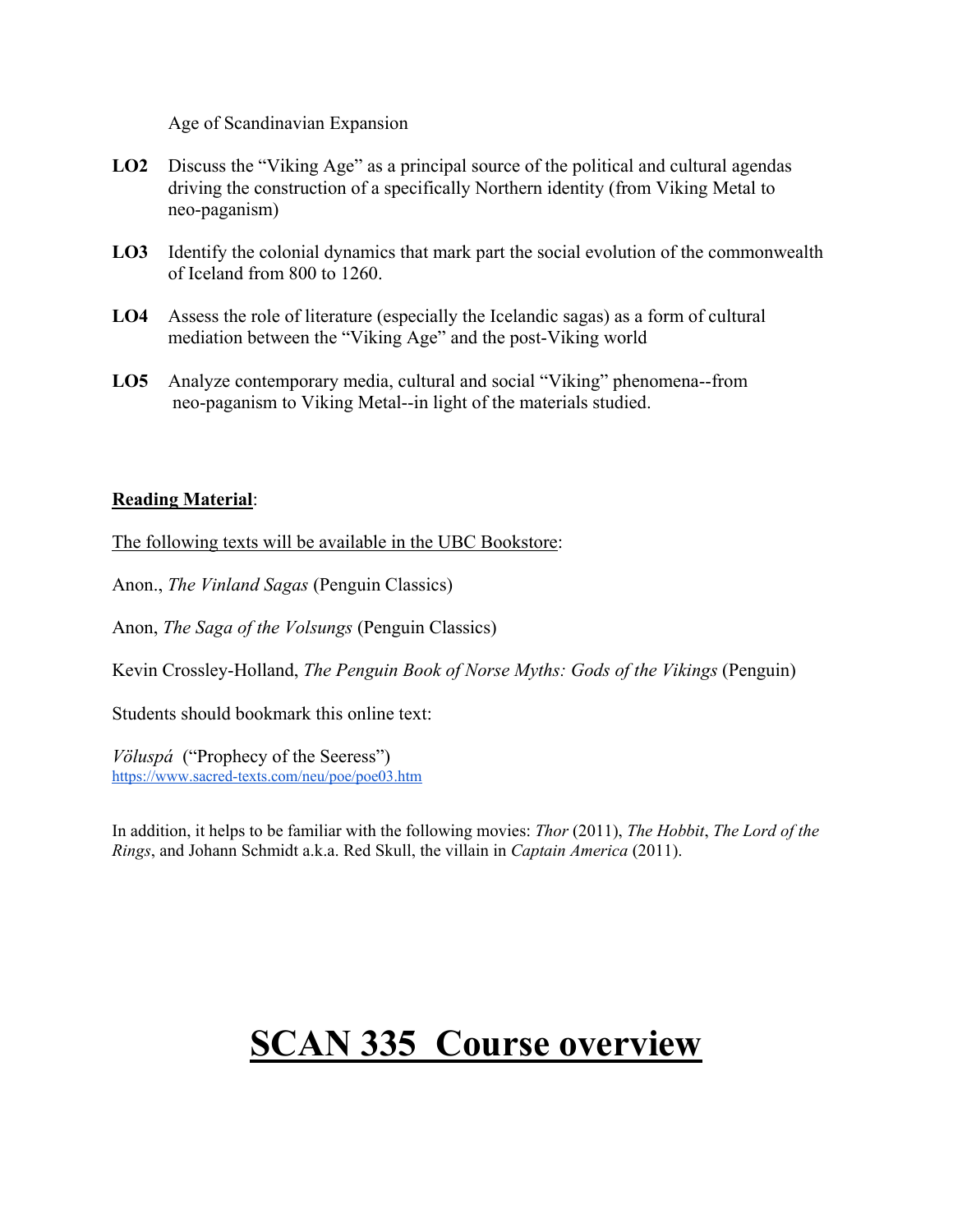| Libera nos, Domine, a furore Normannorum<br><b>Section I:</b><br>("Free us, Lord, from the Fury of the Northmen") |                                                                                                                                                                                                                            |
|-------------------------------------------------------------------------------------------------------------------|----------------------------------------------------------------------------------------------------------------------------------------------------------------------------------------------------------------------------|
| Tuesday, 11 January                                                                                               | Course introduction                                                                                                                                                                                                        |
|                                                                                                                   | Introduction to the course. Linguistic and terminological<br>essentials (e.g., relationship between "Germanic,"<br>"German," "Old Norse," "Scandinavian").<br>Students will be assigned to groups for future group work.   |
| Thursday, 13 January                                                                                              | Lindisfarne, $8$ June $793 - A$ Medieval $9/11$                                                                                                                                                                            |
|                                                                                                                   | Discussion of the geographic, environmental, social and<br>political preconditions of the "Viking Age" as well as with<br>the general history of Norse expansion (from raiding and<br>trading to settling and colonizing). |
|                                                                                                                   | <b>Short preparatory assignment:</b><br>What are the "MWP" and the "LIA," and why are they<br>important to our course?                                                                                                     |

# **Section II: Fire and Ice, Gods and Giants**

| <b>Tuesday, 18 January</b> | The Origin and Structure of "Middle Earth":<br>From ginnungagap to Asgard                                                                                                                                                                                                                                                                                                                                              |  |
|----------------------------|------------------------------------------------------------------------------------------------------------------------------------------------------------------------------------------------------------------------------------------------------------------------------------------------------------------------------------------------------------------------------------------------------------------------|--|
|                            | Goals: (i) Understand Norse creation myths as troublesome<br>texts that (a) distort the orally communicated tales they<br>profess to record, and (b) are caught in the tension between<br>obvious Christian influences and the retention of pagan<br>components. (ii) Apply comparison between Norse and<br>other creation myths (e.g., Greek, Babylonian). (iii) Relate<br>spatial configuration to racial boundaries |  |
|                            | Read:<br>Crossley-Holland, <i>Norse Myths</i> , pp. 3-8 and 26-32.                                                                                                                                                                                                                                                                                                                                                     |  |
| Thursday, 20 January       | Snorri's Problem                                                                                                                                                                                                                                                                                                                                                                                                       |  |
|                            | Goal: Analyze the various techniques used by Snorri that<br>allow him to ascribe a certain historical reality to the Old                                                                                                                                                                                                                                                                                               |  |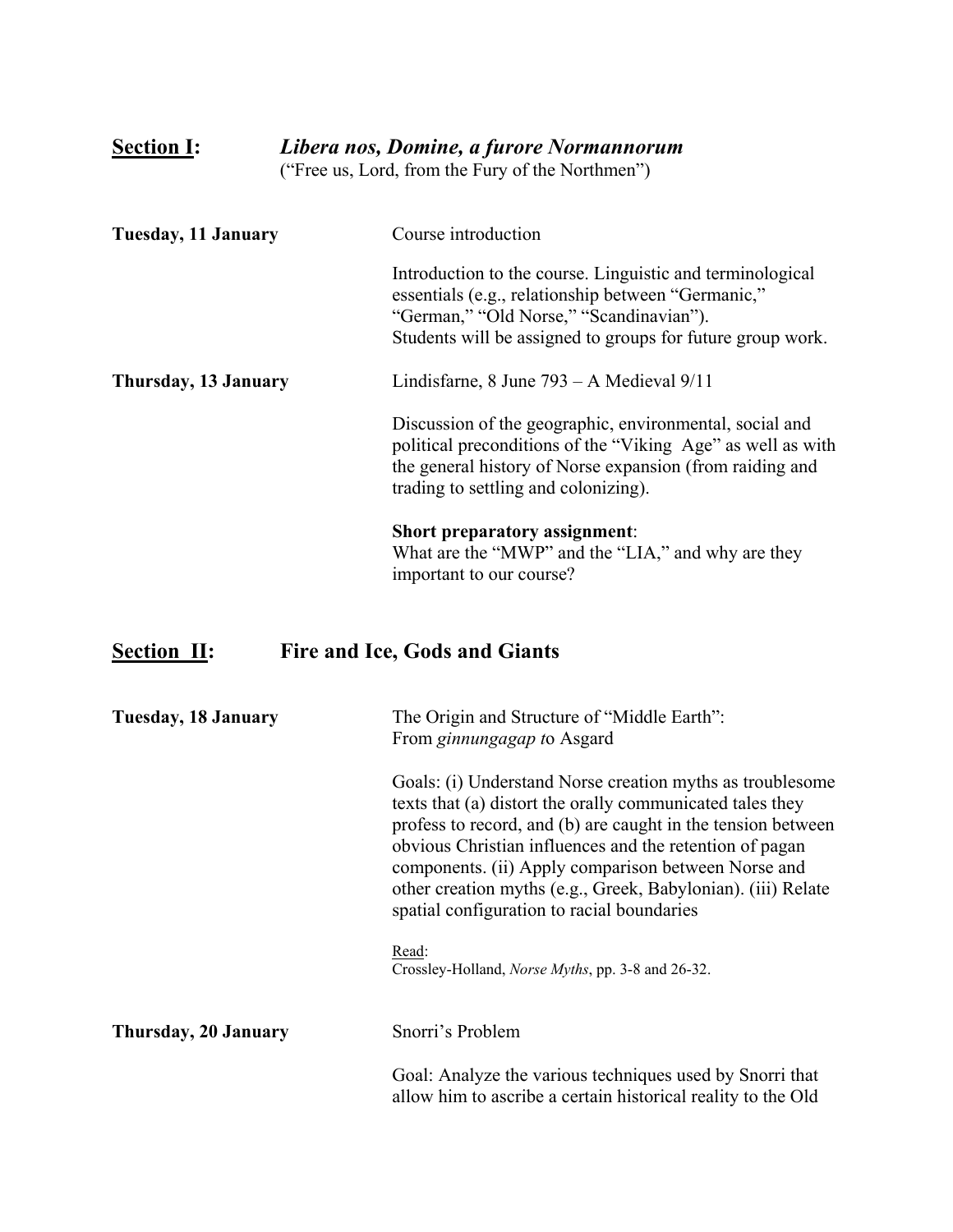|                      |     | Norse gods without committing blasphemy.                                                                                                                                                                                                                                                         |
|----------------------|-----|--------------------------------------------------------------------------------------------------------------------------------------------------------------------------------------------------------------------------------------------------------------------------------------------------|
|                      |     | <b>Short preparatory assignment:</b><br>What is <i>prefiguration</i> in a biblical context? Explanation<br>and one example                                                                                                                                                                       |
| Tuesday, 25 January  |     | The Great God Odin                                                                                                                                                                                                                                                                               |
|                      |     | Goal: With particular emphasis on the gods Odin, Thor and<br>Loki, students will be introduced to a comparative analysis<br>of some of the chief deities and features of the Norse<br>pantheon.                                                                                                  |
|                      |     | Read:<br>Crossley-Holland, Norse Myths:<br>"The Building of Asgard's Hall" (9-14)<br>"Lord of the Gallows" (15-17)<br>"The Theft of Idun's Apples" (38-43)<br>"The Lay of Vafthrudnir" (75-77)<br>"Thor's Duel with Hrungnir" (104-111)                                                          |
|                      |     | <b>Short Preparatory Assignment:</b><br>To what extent is Tolkien's Gandalf modelled on Odin?                                                                                                                                                                                                    |
| Thursday, 27 January |     | The Aesir-Vanir War:<br>A Case Study in the Forensics of Mythology                                                                                                                                                                                                                               |
|                      |     | Goal: Apply competing explanations of the Aesir-Vanir                                                                                                                                                                                                                                            |
|                      | war | as an example for two fundamentally different<br>explanations of the role of mythology. Is the "war" a<br>reflection, however distorted, of historical events (e.g., the<br>invasion of Indo-European warrior societies), or is it the<br>Norse variant of a distinct way of organizing reality? |
|                      |     | Carefully read "Völuspá" stanzas 21-27                                                                                                                                                                                                                                                           |
|                      |     | <b>Short Preparatory Assignment:</b><br>What is the Tri-Functional Hypothesis? (with example)                                                                                                                                                                                                    |
| Tuesday, 1 February  |     | Giants and Goddesses, Gods and Giantesses                                                                                                                                                                                                                                                        |
|                      |     | A discussion of the origins, characteristics and functions of<br>the various "races" that feature prominently in Old Norse                                                                                                                                                                       |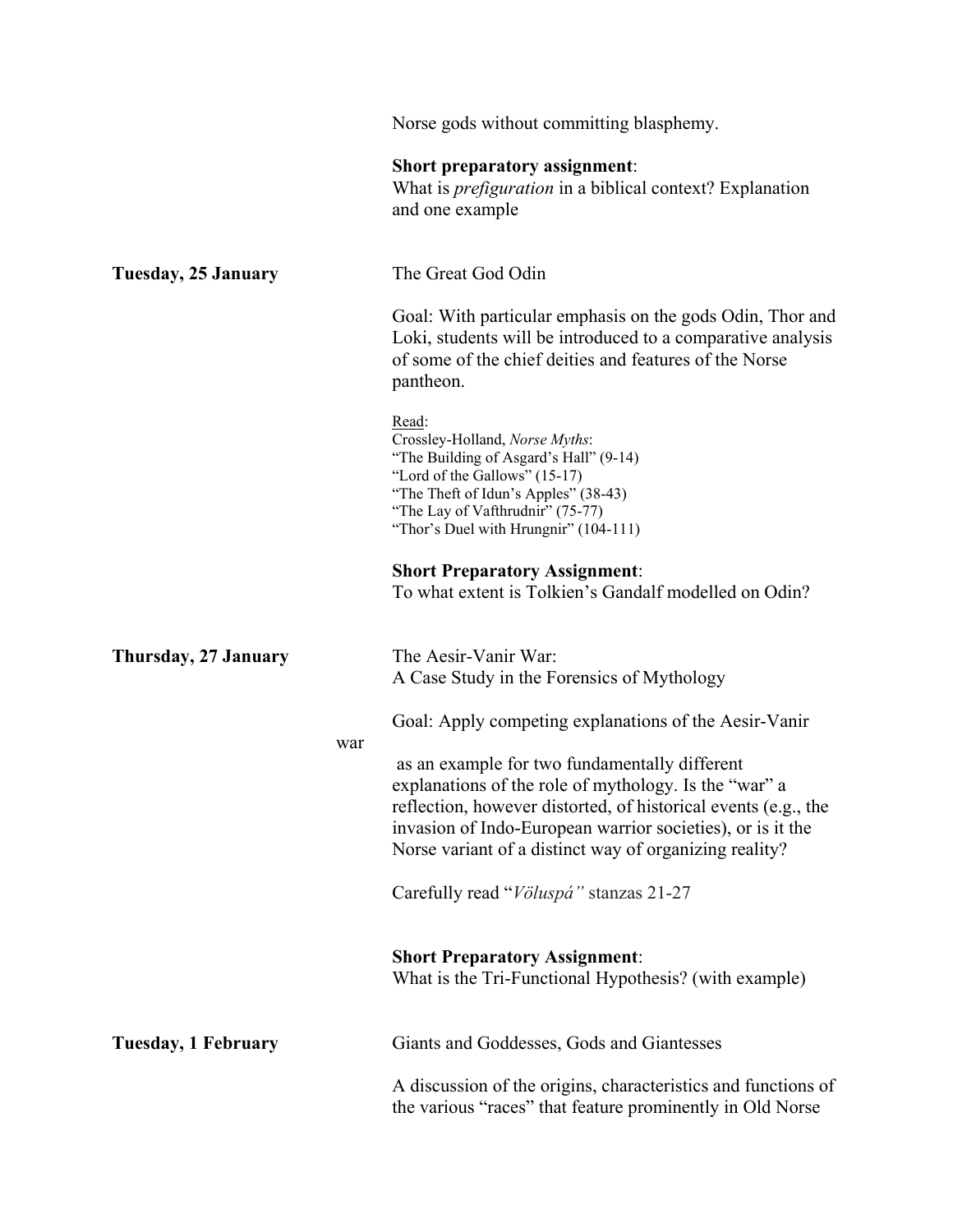|                       | mythology (trolls, giants, frost giants, elves, dwarves, etc.).                                                                                                                                                                                                                                                                                                                                                                                                                               |
|-----------------------|-----------------------------------------------------------------------------------------------------------------------------------------------------------------------------------------------------------------------------------------------------------------------------------------------------------------------------------------------------------------------------------------------------------------------------------------------------------------------------------------------|
| Thursday, 3 February  | Special session: "Grimm's Gamble"<br>Goal: Analyze (i) Jakob Grimm's transfer of methods<br>developed in diachronic linguistics to the study of evolution<br>of myths, and (ii) the use of Norse mythology in Grimm's<br>Pan-Germanic Mythology for the purpose of modern<br>European nation-building.                                                                                                                                                                                        |
|                       | <b>Short Preparatory Assignment:</b><br>What was Grimm's Germanic Sound Shift?                                                                                                                                                                                                                                                                                                                                                                                                                |
| Tuesday, 8 February   | Simple and Good, Cunning and Evil: Thor and Loki                                                                                                                                                                                                                                                                                                                                                                                                                                              |
|                       | Read:<br>Crossley-Holland, Norse Myth<br>"Loki's Children" (33-37<br>"The Treasure of the Gods" (48-53)<br>"The Necklace of the Brisings" (65-69)<br>"The Lay of Thrym" (70-74)<br>"Thor's Journey to Utgard" + "Lay of Hymir" (80-99)<br>All from to "Balder's Dreams" to "The Binding of Loki" (147-172)                                                                                                                                                                                    |
| Thursday, 10 February | "Some Say the World will end in Fire":<br>Ragnarökh and the End of All Things                                                                                                                                                                                                                                                                                                                                                                                                                 |
|                       | Goal: As in the case of Norse creation myths, students must<br>be able to differentiate between specifically Norse pagan<br>motives and the intrusion of Christian mythemes into the<br>conceptualization of the Norse apocalypse. In anticipation<br>of Volsungs, the specifics of Ragnarökh will also be taught<br>as a case study of a warrior culture exhibiting a certain<br>awareness of the problems that arise from an inflexible<br>adherence to martial values and codes of honour. |
|                       | Read:<br>(i) Crossley-Holland, Norse Myths, pp. 147-76 and 224-36<br>(ii) The <i>Völuspá</i> (focus on the last ten stanzas)                                                                                                                                                                                                                                                                                                                                                                  |
| Tuesday, 15 February  | Ragnarökh continued                                                                                                                                                                                                                                                                                                                                                                                                                                                                           |
| Thursday, 17 February | <b>First in-class exam</b>                                                                                                                                                                                                                                                                                                                                                                                                                                                                    |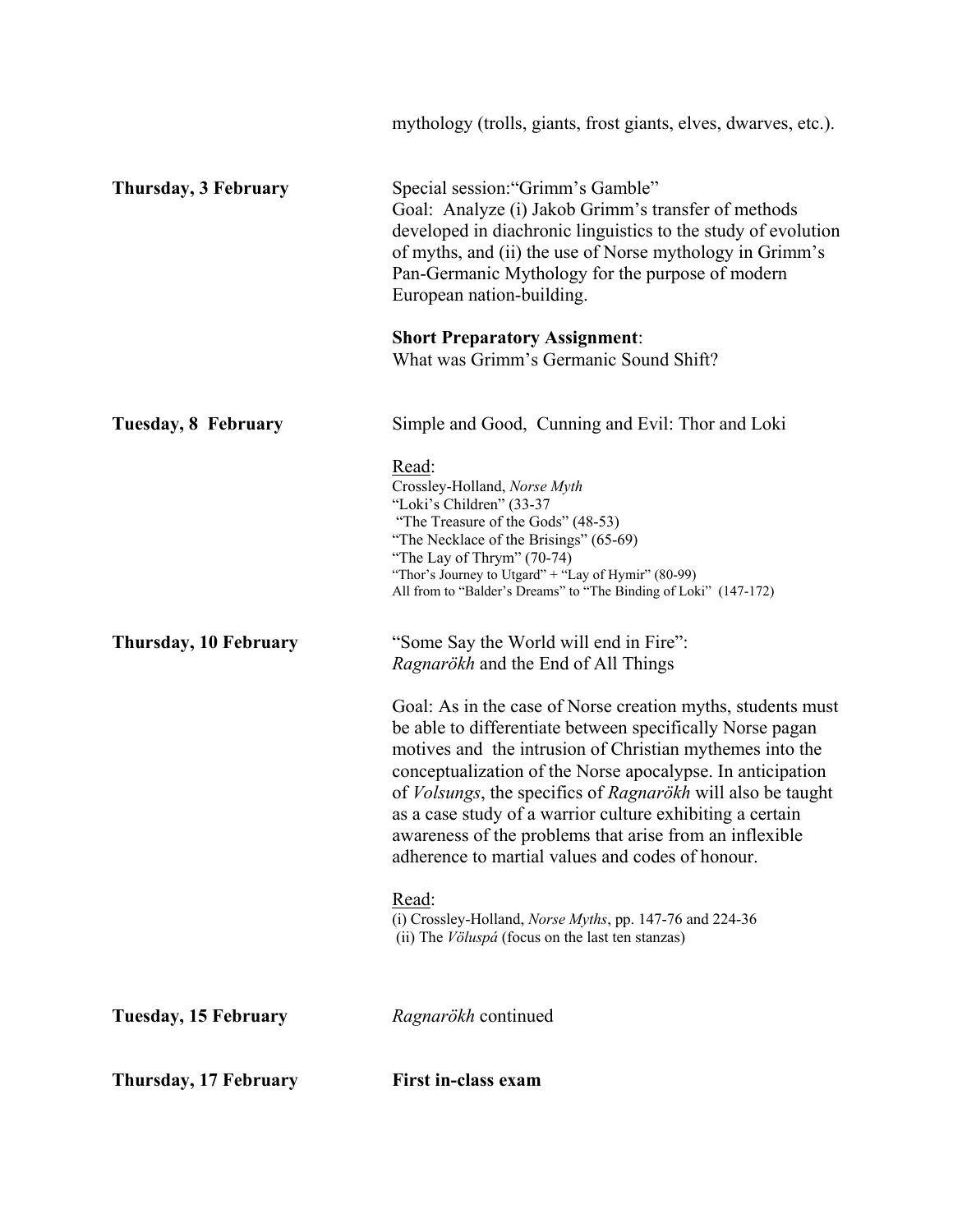| $21 - 25$ February  | Study break. No class.                                                                                                                                                                                                                                                                                                                                                                                                                                                                                                                         |
|---------------------|------------------------------------------------------------------------------------------------------------------------------------------------------------------------------------------------------------------------------------------------------------------------------------------------------------------------------------------------------------------------------------------------------------------------------------------------------------------------------------------------------------------------------------------------|
| <b>Section III:</b> | Women, Wolves and Dragons: The Saga of the Volsungs                                                                                                                                                                                                                                                                                                                                                                                                                                                                                            |
| Tuesday, 1 March    | Reading and Discussion of the first half of <i>Volsungs</i> .<br>Special emphasis on:<br>(i) Fluctuating species boundaries and animal mythology in<br><i>Volsunga Saga</i> : From metaphoric and legal wolves to<br>genuine shapeshifting<br>(ii) Valhalla recruitment: The Volsung family as a result of<br>Odin's warrior breeding program                                                                                                                                                                                                  |
|                     | Read: Volsungs, 1-55                                                                                                                                                                                                                                                                                                                                                                                                                                                                                                                           |
| Thursday, 3 March   | Special session: What is a dragon?                                                                                                                                                                                                                                                                                                                                                                                                                                                                                                             |
|                     | Read: <i>Volsungs</i> , 56-65                                                                                                                                                                                                                                                                                                                                                                                                                                                                                                                  |
|                     | <b>Short Preparatory Assignment:</b><br>How did J.R.R Tolkien characterize dragons? Choose<br>either his academic contributions or The Hobbit.                                                                                                                                                                                                                                                                                                                                                                                                 |
| Tuesday, 8 March    | Women and the Cycle of Increasing Violence                                                                                                                                                                                                                                                                                                                                                                                                                                                                                                     |
|                     | Reading and discussion of the second half of <i>Volsungs</i> .<br>Special emphasis on:<br>(i) Relationship between Saga of the Volsungs and the<br><i>Nibelungenlied</i> with special emphasis on historical echoes<br>and the dynamics of reduction/assimilation of historical<br>events (tribal migrations, the defeat of the Burgundians and<br>the death of Attila).<br>(ii) A recipe for never-ending violence: The axes of kinship<br>vs. the axis of loyalty and the the ambivalent role of women<br>as both aggressors and peacemakers |
|                     | <b>Short Preparatory Assignment:</b><br>Who was Attila, and why is he important for the Saga of<br>the Volsungs?                                                                                                                                                                                                                                                                                                                                                                                                                               |
|                     | <b>Short Preparatory Assignment:</b> Who were the<br>Burgundians, and why are they important for the Saga of                                                                                                                                                                                                                                                                                                                                                                                                                                   |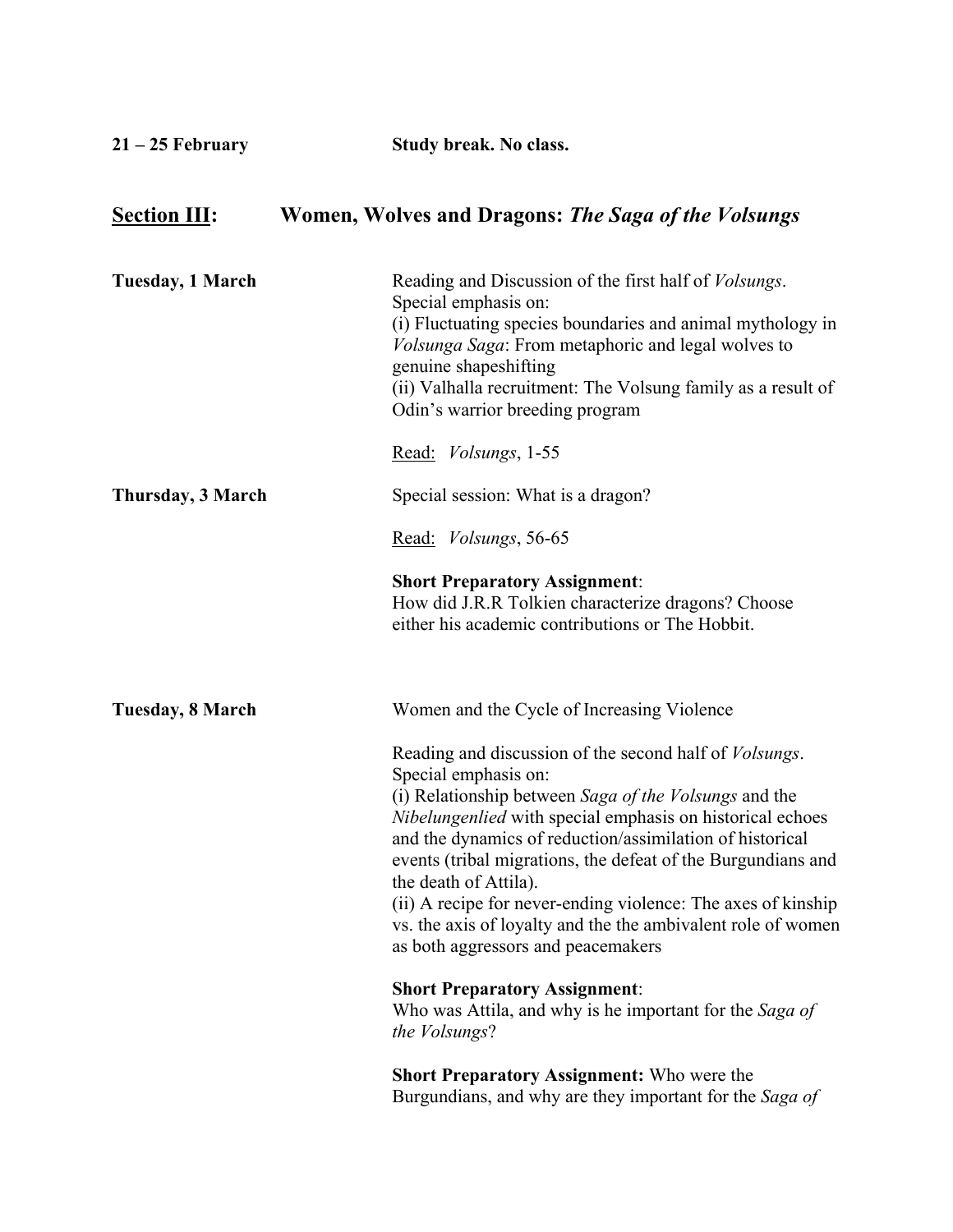### *the Volsungs*?:

Read: *Volsungs*, 66-108

## **Section IV: At the Outermost Margin**

| Thursday, 10 March       | <b>First Contact</b>                                                                                                                                                                                                                                                                                                                                                                                                                 |
|--------------------------|--------------------------------------------------------------------------------------------------------------------------------------------------------------------------------------------------------------------------------------------------------------------------------------------------------------------------------------------------------------------------------------------------------------------------------------|
|                          | Discussion of the Norsemen's trans-Atlantic ventures. The<br>reading of the two Vinland-related sagas (which differ from<br>each other in important respects) will be complemented by<br>additional material related to Helge Ingstad's Schliemann-<br>like discovery of the Viking site at L'Anse aux Meadows<br>and more recent research into Norse-Inuit encounters.                                                              |
|                          | Read:<br>Vinland Sagas (Grænlendinga Saga and Eirik's Saga)                                                                                                                                                                                                                                                                                                                                                                          |
|                          | <b>Short preparatory assignment:</b><br>How did Helge Ingstad make his famous discovery?                                                                                                                                                                                                                                                                                                                                             |
| <b>Tuesday, 15 March</b> | <b>First Contact continued</b>                                                                                                                                                                                                                                                                                                                                                                                                       |
| Thursday, 17 March       | Special Session: The Viking Hoax Industry                                                                                                                                                                                                                                                                                                                                                                                            |
|                          | The call by Danish antiquarian Carl Christian Rafn (1795-<br>1864) to collect evidence for the Norse exploration of<br>North America triggered a veritable Norse forgery industry<br>supplying ever more outrageous "evidence" that the<br>Vikings ventured as far west as B.C. and California.<br>Students will analyze this phenomenon as a mixture of<br>competition among immigrant groups and emerging<br>national philologies. |
|                          | <b>Short preparatory assignment:</b><br>What is the Kensington Runestone?                                                                                                                                                                                                                                                                                                                                                            |
|                          | <b>Short preparatory assignment:</b><br>What is the Vinland Map?                                                                                                                                                                                                                                                                                                                                                                     |
| <b>Tuesday 22 March</b>  | Vinland Sagas (continued)                                                                                                                                                                                                                                                                                                                                                                                                            |
|                          | Discussion of the two main female characters: Gudrid the                                                                                                                                                                                                                                                                                                                                                                             |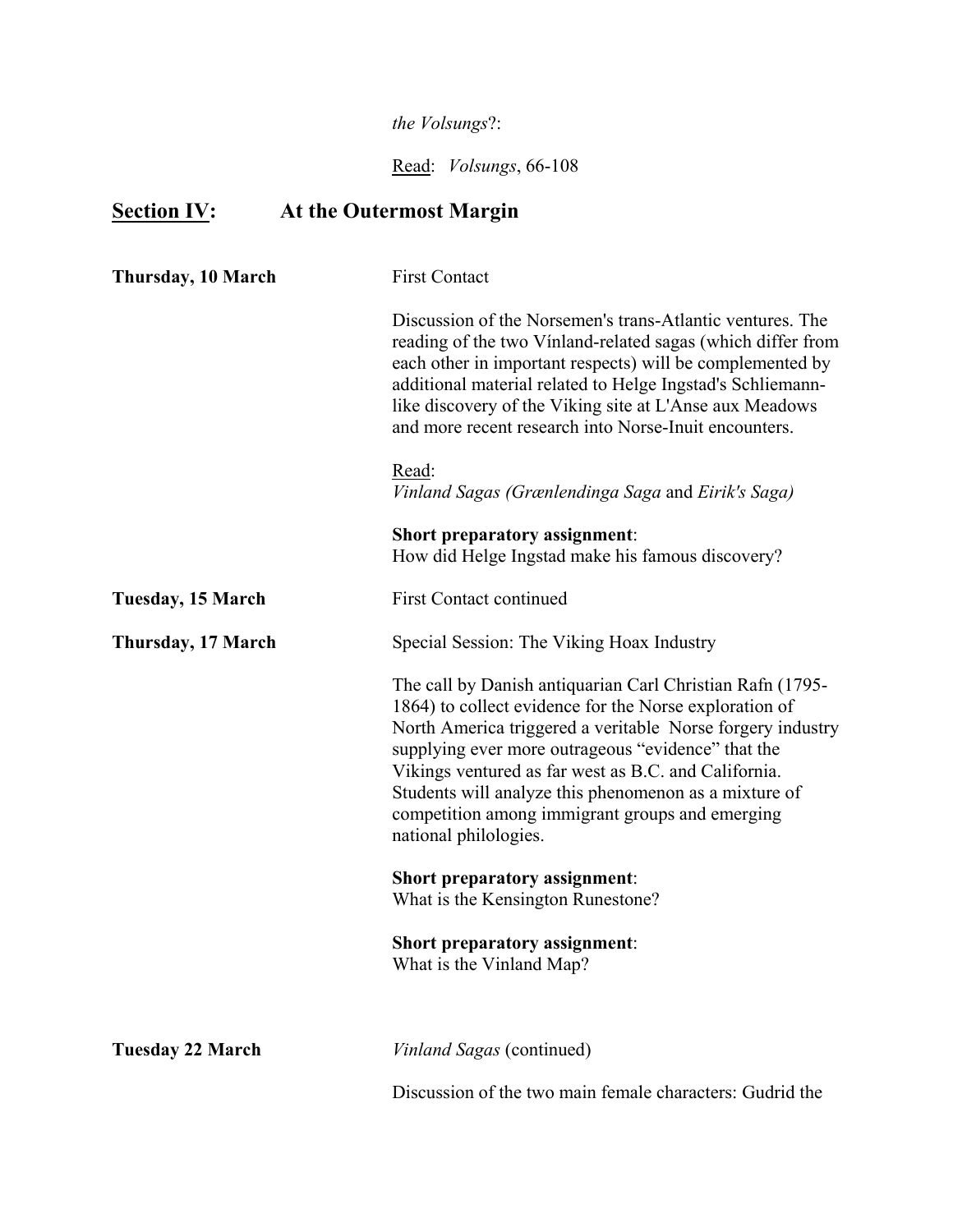|                    | Far-Travelled and Freydis Eiriksdottir                                                                                                                                                                                                                                                                                           |
|--------------------|----------------------------------------------------------------------------------------------------------------------------------------------------------------------------------------------------------------------------------------------------------------------------------------------------------------------------------|
| Thursday, 24 March | Second In-class exam.                                                                                                                                                                                                                                                                                                            |
| <b>Section V:</b>  | <b>Return, Afterlife and Appropriations</b>                                                                                                                                                                                                                                                                                      |
| Tuesday, 29 March  | J. R. R. Tolkien and Old Norse Mythology                                                                                                                                                                                                                                                                                         |
|                    | Thursday, 31 March The Dark Legacy: The Nazi North<br>and Viking Metal<br>The Viking World in Nazi scholarship and its role in<br>creating the notion of a Nordic master race.<br><b>Short preparatory assignment:</b><br>What was the SS-Ahnenerbe?<br>Last week to submit proposals for final lectures<br>(see 7 April below). |
| Tuesday, 5 April   | From Myth to Marvel: The Recycling of Thor from the<br>1960s onwards                                                                                                                                                                                                                                                             |
|                    | <b>Short Preparatory Assignment:</b> Why, when and by whom<br>was Thor added to the Marvel Universe?                                                                                                                                                                                                                             |
| Thursday, 7 April  | Student choice                                                                                                                                                                                                                                                                                                                   |
|                    | In this course it happens very often that students have<br>particular interests related to the main topic. The instructor<br>will choose two topics suggested.                                                                                                                                                                   |
| <b>Final exam</b>  | Date t.b.a.                                                                                                                                                                                                                                                                                                                      |

### **Evaluation**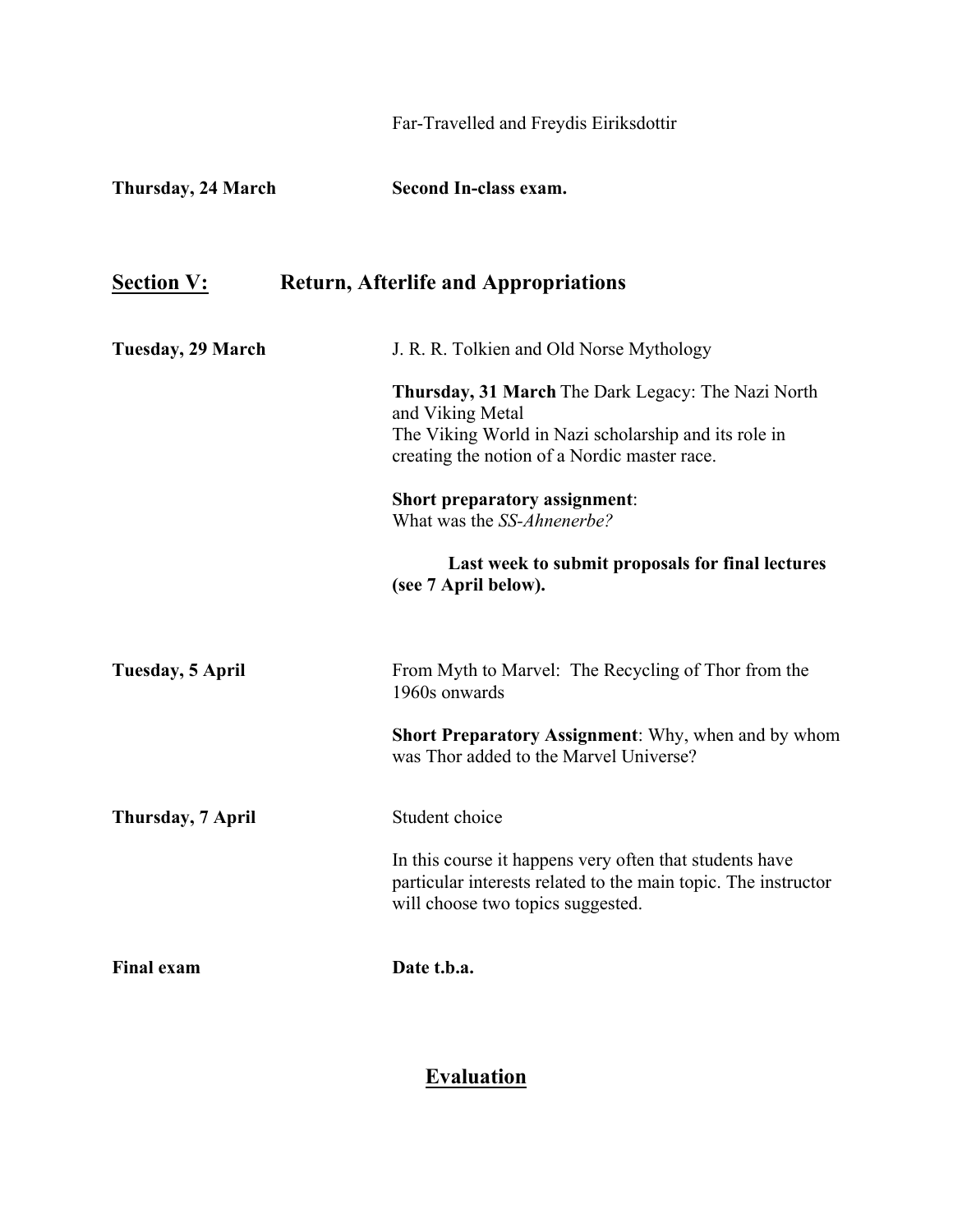This course has a flexible marking scheme. You have to complete 100% chosen from the following:

| Midterm 1                              | 25% |
|----------------------------------------|-----|
| Midterm 2                              | 25% |
| <b>Final Exam</b>                      | 50% |
| Term paper                             | 50% |
| <b>5 Short preparatory assignments</b> | 25% |
| Oral exam                              | 25% |

There is no participation mark in this class. However, the instructor reserves the right to raise the overall grade in cases of superior in-class work.

#### **Details**

#### **In-class exams**

Initial quiz section will count for less (around 20%-30%) of the mark followed by an essay (choice of topics) of 450 words each.

#### **Final exam**

The format of the final exam is similar to that of the in-class exams. The quiz section will count for less (around 15%) and there will be two essays of 450 words each. For the second essay, students may choose a more independent and open topic.

#### **Term paper**

Papers should be no less than 12 and no more than 15 double-spaced pages in length. If necessary, use MLA or Chicago citation guidelines (se[e http://www.liunet.edu/cwis/cwp/library/workshop/citation.htm](http://www.liunet.edu/cwis/cwp/library/workshop/citation.htm) ). Students opting for the term paper must present the instructor with a three-page draft outlining methodology and the basic thesis as well as the main sources. The term paper is due on the date of the final exam (t.b.a.).

Students must propose a topic themselves, following these guidelines.

- 1. I do not provide topics. You must come up with your own.
- 2. The topic must be related to SCAN 335. You must focus one of more of the texts in class. You can add other material (Scandinavian or not), but the paper must at least in part deal with in-class material.
- 3. No pure history or social science research paper. No creative writing.
- 4. The topic must be original. No rehash of in-class discussions.

#### **Short Preparatory Assignments**

The syllabus above includes short preparatory assignments (SPA). If you want them to be part of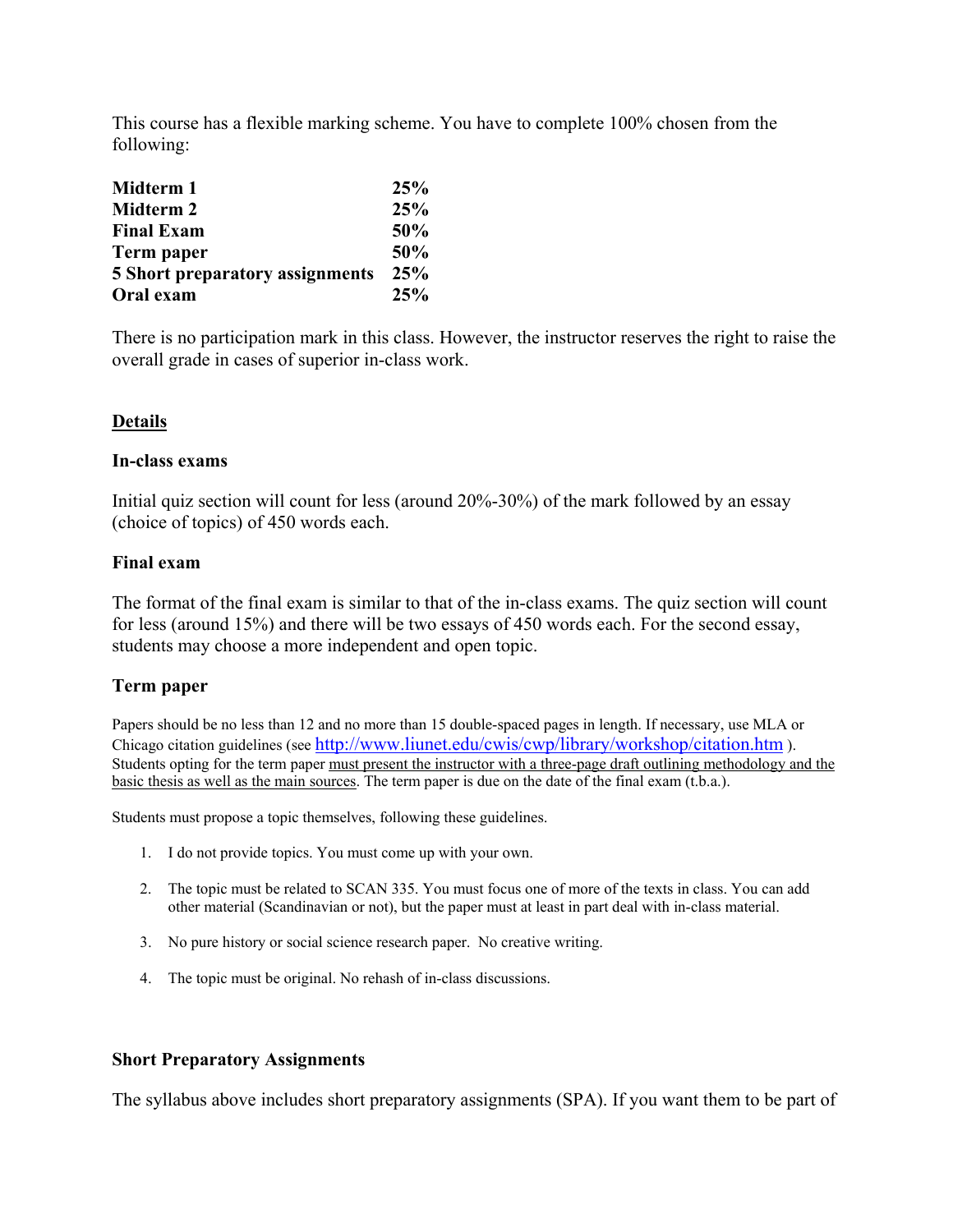your mark, you need to complete 5. They are due on the dates indicated, that is, prior to the class in which the assignment topic is covered. SPAs should be no less than 700 and no more than 1000 words in length (roughly three pages of double-spaced 12-point Times Roman font). SPAs are included to encourage active engagement by preparing in-class discussions; they will also serve to encourage students to explore their particular interests. Footnotes and quotes are not necessary, but students need to name the principal source(s) used. Primary evaluation criteria are correctness of information and clarity of presentation.

#### **Oral exam**

An 20-30 minute oral examination at the conclusion of class based in part on a course-related a topic of your choice

**ALL REQUESTS CONCERNING THE FINAL EXAM (E.G., RESCHEDULING DUE TO ILLNESS OR UNIVERSITY ACTIVITIES) MUST BE DIRECTED TO ACADEMIC ADVISING.** *ALL* **CASES OF PLAGIARISM (SEE** <http://www.vpacademic.ubc.ca/integrity/policies.htm> **) WILL BE FORWARDED TO THE DEAN'S OFFICE.**

### **University and Course Policies**

#### **Academic Integrity**

The academic enterprise is founded on honesty, civility, and integrity. As members of this enterprise, all students are expected to know, understand, and follow the codes of conduct regarding academic integrity. At the most basic level, this means submitting only original work done by you and acknowledging all sources of information or ideas and attributing them to others as required. This also means you should not cheat, copy, or mislead others about what is your work. Violations of academic integrity (i.e., misconduct) lead to the breakdown of the academic enterprise, and therefore serious consequences arise and harsh sanctions are imposed. For example, incidences of plagiarism or cheating may result in a mark of zero on the assignment or exam and more serious consequences may apply when the matter is referred to the Office of the Dean. Careful records are kept in order to monitor and prevent recurrences. A more detailed description of academic integrity, including the University's policies and procedures, may be found in the **UBC Calendar: Student Conduct and Discipline**. <http://www.calendar.ubc.ca/Vancouver/index.cfm?tree=3,54,0,0>

#### **Academic Concessions**

Under UBC's academic concession policy (http://www.calendar.ubc.ca/vancouver/index.cfm? tree=3,329,0,0), students seeking academic concession for any of three reasons: conflicting responsibilities; medical circumstances; and compassionate grounds, would take the following steps. If you miss marked coursework for the first time (assignment, exam, presentation, participation in class) and the course is still in-progress, please submit a Student Self-Declaration as soon as possible.

https://www.arts.ubc.ca/wp-[content/uploads/sites/24/2019/10/Student](https://www.arts.ubc.ca/wp-content/uploads/sites/24/2019/10/Student-Self-Declaration-Form-1.6-Arts.pdf)-Self-Declaration-Form-1.6-[Arts.pdf](https://www.arts.ubc.ca/wp-content/uploads/sites/24/2019/10/Student-Self-Declaration-Form-1.6-Arts.pdf)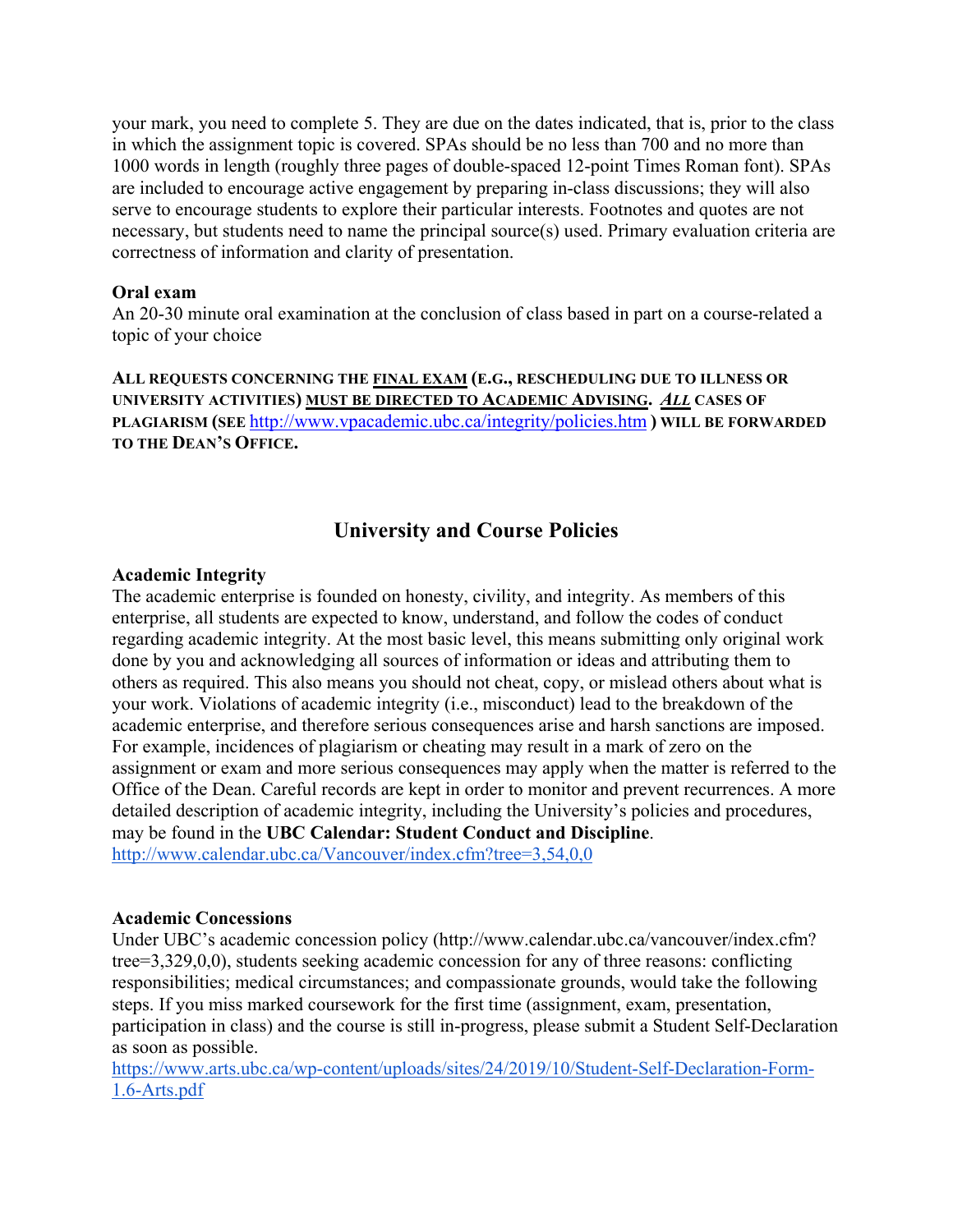If this is not the first time that you have requested concession or if classes are over, you are required to fill out the Arts Academic Advising's online academic concession form, so that an advisor can evaluate your concession case. For additional information you can consult this site:

If you are a student in a different Faculty, please consult your Faculty's webpage on academic concession, and then contact me where appropriate.

#### **Academic Accommodation**

Academic accommodations help students with a disability or ongoing medical condition overcome challenges that may affect their academic success. Students requiring academic accommodations must register with the Centre for Accessibility (previously known as Access & Diversity). The Centre will determine that student's eligibility for accommodations in accordance with Policy LR7: Academic Accommodation for Students with Disabilities. Academic accommodations are not determined by your instructors, and instructors should not ask you about the nature of your disability or ongoing medical condition, or request copies of your disability documentation. However, your instructor may consult with the Centre for Accessibility should the accommodations affect the essential learning outcomes of a course.

#### **Class Preparedness**

For every class you are expected to have required reading and/or due assignments completed, and are ready to participate in discussions. If you require additional audio/visual equipment for a presentation or project in class, please notify me through email at least 3 business days before the class so that I can reserve the equipment.

#### **Respectful Classroom Environment**

Effective learning depends on all of us being comfortable interacting informally with each other about subjects that can sometimes get heated. That makes what is important in every college classroom especially important for us: that the classroom should be a comfortable environment in which everyone feels welcome and respected. This means thinking about the things we say, not perpetuating stereotypes, and apologizing if we say something we didn't mean. It also means contacting me if something happens in our class discussions or on the Course Blog that makes you uncomfortable - or if you believe your own words or actions have made someone else in the class feel uncomfortable - so that we can talk about how to make things better.

#### **Academic Freedom**

The classroom is a place for the open discussion of ideas and issues. The points of view expressed by the instructor represent a professional perspective of media history, theory and contemporary issues, and you and your peers are expected to contribute. However, if at any time you wish to further discuss an issue taken up from class, or do not feel comfortable to engage, please feel free to contact the Instructor.

#### **Early Alert**

We participate in the Early Alert Program which helps me support students who are facing difficulties that are interfering with school. If you are feeling stressed, please notify the TA or one of the instructors and indicate that you would like assistance. While we are not trained to